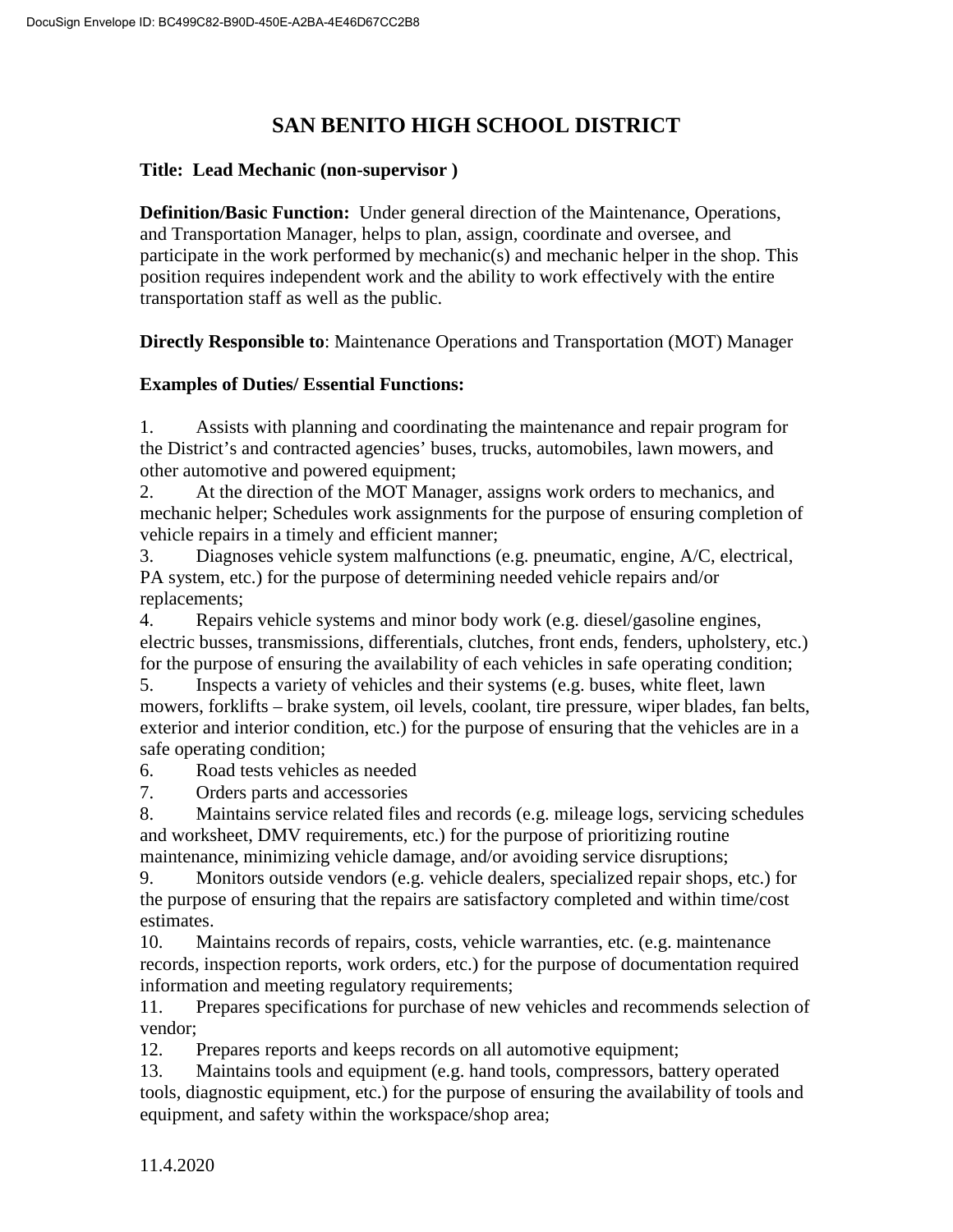14. Drives a school bus (if licensed to do so) or transport vehicles over designated routes in accordance with time schedules, picking up and discharging school children as needed on a temporary basis to support department operations.

15. Performs other related duties as assigned

### **Minimum Qualifications:**

**High School Diploma or Equivalent** 

One year of experience as a journey-level mechanics, or any combination of training and/or experience that would likely provide the desired knowledge, skills and ability level

- Possession of an appropriate California operator's license issued by the State Department of Motor Vehicles; a class B driver's license
- One year of general driving experience
- Appropriate First Aid training

### **Desirable Qualifications**:

ASE Certification- Diesel Mechanics or equivalent

● Experience in maintaining accurate and complete records of inspections, repairs and costs

- Experience in preparing and submitting reports
- Bilingual ability, in English and Spanish, is highly desirable
- Knowledge of practices and ability to identify and implement solutions for operating a school transportation system

Understanding of methods, equipment and supplies used in skilled equipment maintenance and repair work

A California Highway Patrol permit to operate a school bus

**Performance Expectations:** The employee is expected to be familiar with and to meet the performance expectations reflected in his or her Performance Report.

#### **Physical Demands of Position:**

The following essential physical requirements: 1. Seldom

 2. Occasional 3. Often

4. Very Frequent

1. Ability to stand, sit, walk, twist, stoop, crouch, bend over at the waist, grasp, reach overhead, reach above the shoulders and horizontally, sit or stand for extended periods of time, push, pull, lift (4 )

- 2. Ability to carry 0 to 40 pounds (3 )
- 3. Ability to carry 40 to 90 pounds using proper lifting techniques (1 )
- 4. In an emergency, may have to drag up to 75 pounds (1)
- 5. Ability to read (4 )
- 6. Ability to hear and understand speech at normal levels (4 )
- 7. Ability to communicate so others will be able to clearly understand ( 4 )
- 8. Ability to walk long distances (1 )
- 9. Ability of hands to grasp and manipulate small objects (4 )
- 10. Ability to reach in all directions (4)

11.4.2020